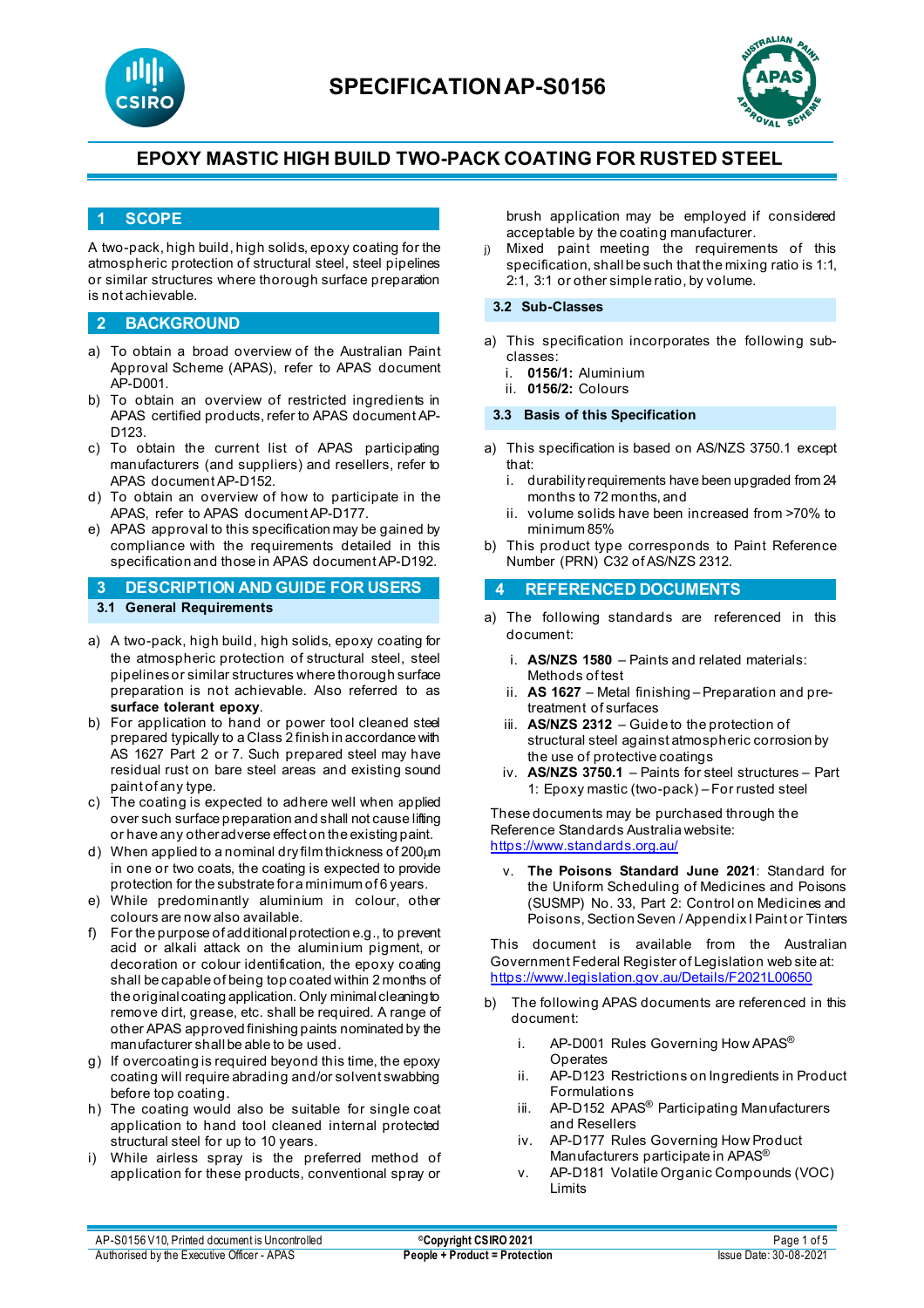



vi. AP-D192 Rules Governing APAS® Product Certification Scheme

All APAS documents are available for download from the APAS website: <https://vs.csiro.au/apas/documents/>

#### **5 COMPOSITIONAL REQUIREMENTS 5.1 Binder**

- 
- a) The binder shall typically comprise epoxy resin and suitable curing agent(s), surface wetting modifiers and solvent, if necessary.
- b) The curing agent shall consist essentially of polyamine, polyamide or amine adduct resins, with or without accelerators.

**5.2 Volatiles**

- a) The volatiles shall typically consist of hydrocarbons.
- b) For VOC content restrictions, refer to APAS document AP-D181.

### **5.3 Pigmentation**

a) The pigmentation shall typically consist of aluminium and/or other suitable pigments to give the desired properties in clause 9 Table 1 below.

### **5.4 Colour**

a) Colour is normally not a critical issue with these types of products. A limited colour range is usually available.

## **6 PRODUCT APPROVAL REQUIREMENTS 6.1 General Requirements**

a) The product and its application for approval shall comply with the relevant requirements of APAS document AP-D192 during the life of the approval.

### **6.2 Technical Requirements**

- a) The product shall comply with **all** the requirements of clause 9, Table 1 below.
- b) The manufacturers own quality control schedule of tests and limits shall be allowed subject to the approval of the Executive Officer (EO), APAS.
- c) On request, the EO may request the results of the tests for a batch and compare these with previous batches.
- d) Density and non-volatile content by weight (NVCW) figures for each production batch of the approved product shall be within ±3% of the actual (not theoretical) figures quoted in the original product approval submission (APAS document AP-D139).
- e) Subject to compliance with all the requirements of this specification, the level of Approval appropriate to the application shall be given to the system.

### **6.3 Health and Safety Requirements**

- a) The manufacturer's Safety Data Sheet (SDS) must be studied closely prior to using the product and complied with during use of the product.
- b) Since the paint contains a hydrocarbon solvent, the paint is flammable and should be stored away from all sources of heat or ignition. Containers should be resealed immediately after use and good ventilation provided during use to minimise the risk of fire or explosion and the long-term toxic effects of absorption of the vapour into the lungs.
- c) Care should be taken to avoid contact with the skin by the use of protective clothing and barrier cream. All pumping equipment should be adequately earthed. A full-face air fed respirator should be used when spraying.
- d) Products intended for sale in Australia shall comply with all the requirements of the SUSMP. Products intended for sale in other countries shall comply with all local WHS and environmental requirements.
- The product shall comply with all requirements of clause 6.3 and 6.4 of APAS document AP-D192.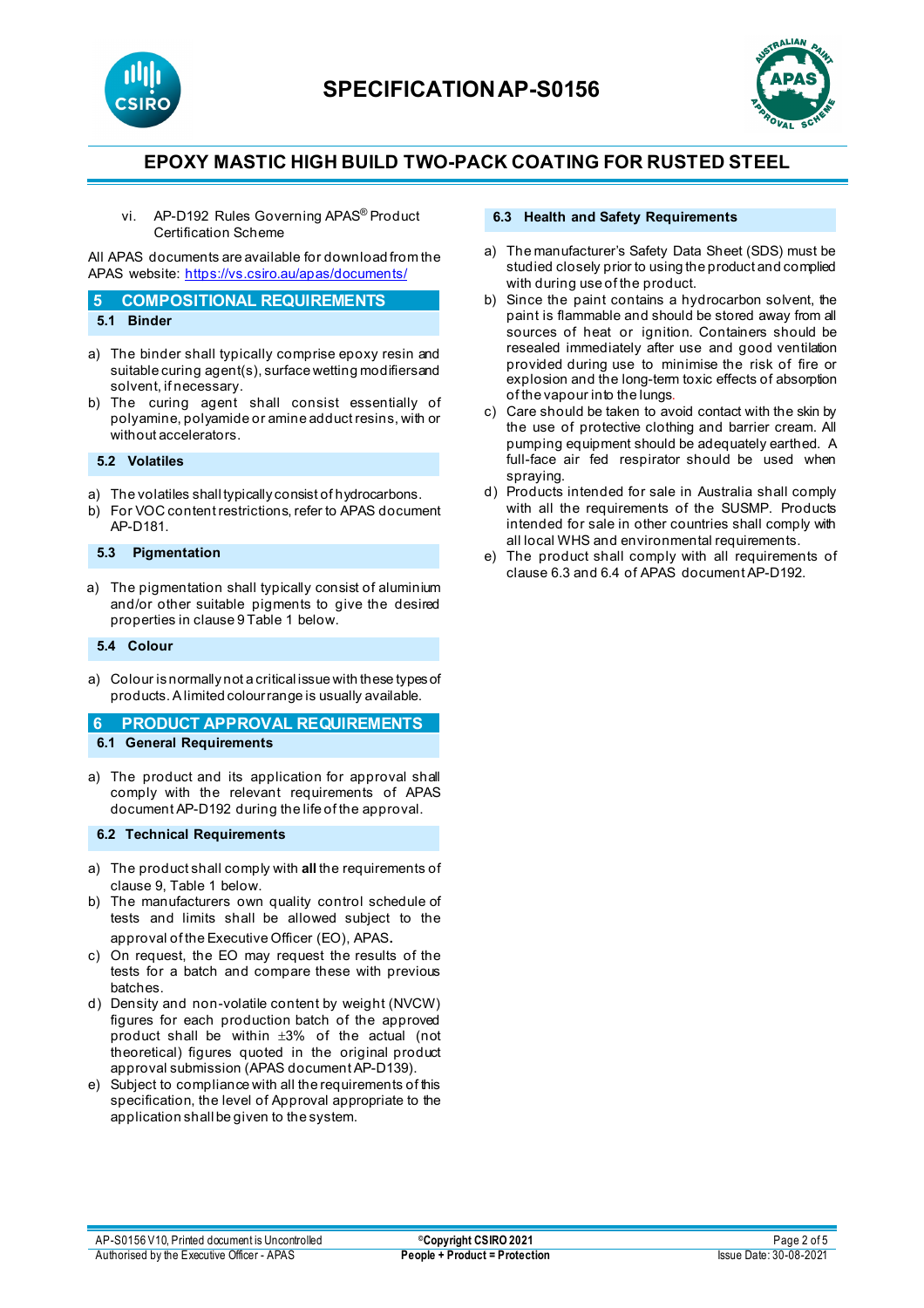



### **7 APPENDIX A**

## **Procedure for Rusting Test Specimens prior to Surface Preparation and Coating Application**

- 7.1 Test panels shall be abrasive blast cleaned to a class 2½ finish (AS 1627 Part 4) utilising sand or fine grit such that no distortion of the panel occurs.
- 7.2 Immediately coat one side of each panel with an inorganic zinc silicate primer complying with APAS specification AP-S2908, or other coating offering similar durability, and cure. This shall constitute the panel backing.
- 7.3 Test panels shall be sprayed once with a salt spray complying with that in AS 1580.452.2 (Salt Droplet Test) and then exposed in a fog room i.e., an environment providing continuous 100% humidity at 20 - 25°C, until an evenly rusted surface is produced e.g., Grade C of AS 1627 Part 9.

## **8 APPENDIX B**

## **Procedure for Evaluating Resistance to Natural Weathering**

- 8.1 The coating, when applied at a mean dry film thickness of 200µm for the durability test, shall comply with the appropriate preparation and application details provided under AS/NZS 3750.1.
- 8.2 The paint will be applied to rusted mild steel test specimens according to one or more of the manufacturer's suggested instruction, which are appropriate for the intended conditions of exposure. Alternatively, approval may be given to a product where independent verifiable performance of equivalent standard can be demonstrated (refer clause 7, Appendix 1).
- 8.3 Prior to surface preparation and coating application, the test specimens shall be rusted in accordance with clause 7, Appendix A.
- 8.4 Surface preparation shall then consist of wire brushing to Class 2 of AS 1627 Part 7. Loose particles shall be brushed off and the surface degreased in accordance with AS 1627 Part 1.
- 8.5 The product shall be tested at **each** of the following atmospheric exposure sites (refer to clause 12, APAS document AP-D192 for further information):
	- Atmospheric, Light Industrial Clayton, Victoria
	- Atmospheric, Marine Flinders, Victoria
	- Atmospheric, Tropical Darwin, Northern Territory

Test specimens are exposed in accordance with AS 1580.457.1 (Category 1).

- 8.6 Each test specimen will be examined at approximately 12 monthly intervals and after 6 years continuous exposure, the coating shall comply with the requirements of clause 9, Table 1 below.
- 8.7 Erosion of the coating shall be such that after 6 years, no less than 70% of the total original film thickness shall remain.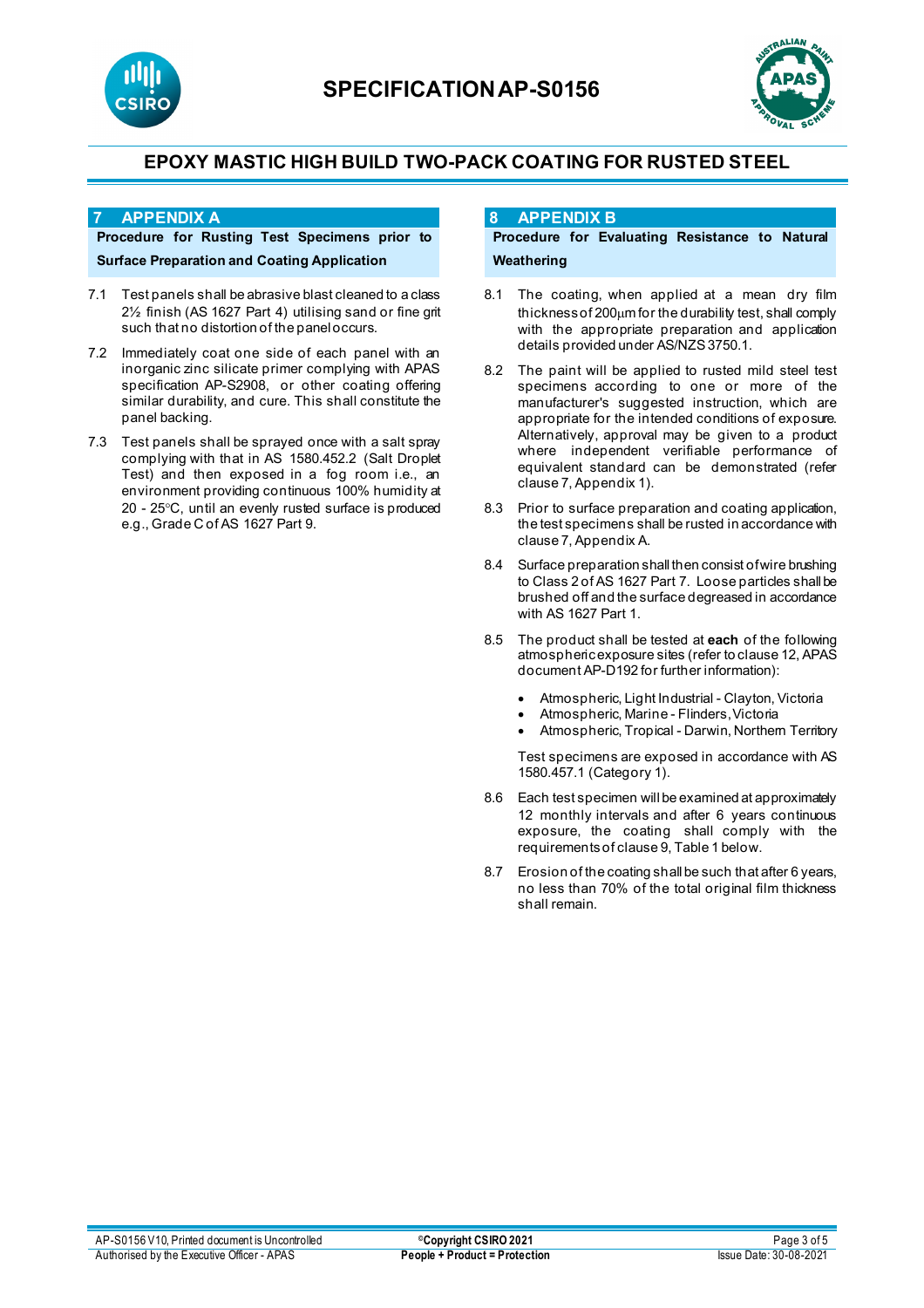



## **9 TABLE 1: PERFORMANCE PROPERTIES**

| <b>TEST</b>                                       | <b>AS/NZS</b><br>1580<br><b>METHOD</b>                | <b>REQUIREMENTS</b>                                                                                                                                                                             |
|---------------------------------------------------|-------------------------------------------------------|-------------------------------------------------------------------------------------------------------------------------------------------------------------------------------------------------|
| <b>General Requirements</b>                       | AS/NZS<br>3750.1                                      | Shall comply with all the requirements of clause 2 Materials<br>Requirements, except as amended below.<br>All results shall be reported.                                                        |
| Non-volatile Content by Volume<br>(Volume Solids) |                                                       | Minimum 85%.<br>Volume solids may be determined theoretically from raw material<br>data.                                                                                                        |
| Surface Dry Condition                             | 401.1                                                 | Maximum 12 hours.                                                                                                                                                                               |
| Thinning or Mixing Properties                     | 208.1                                                 | With recommended application thinner, no separation or other signs of<br>incompatibility for pot life period. At end of pot life, to be easily cleaned<br>up with recommended cleaning solvent. |
| Pot Life                                          |                                                       | A full 500mL tin of the mixed paint shall retain satisfactory application<br>properties after 3 hours at $25 \pm 1^{\circ}$ C.                                                                  |
| Adhesion                                          | 408.2                                                 | Steel panels complying with AS 1580.104.1 prepared in accordance with<br>AS 1580.105.2 when painted, to have a minimum rating of 4.                                                             |
| Recoating Properties                              | 404.1                                                 | Apply first coat and cure for 7 days. Apply second coat and cure for further<br>7 days (AS 1580.101.1).                                                                                         |
|                                                   |                                                       | No wrinkling, lifting or other patchiness.                                                                                                                                                      |
|                                                   |                                                       | Second coat to have adhesion classification of 0 in accordance with AS<br>1580.408.4.                                                                                                           |
| Resistance to Natural Weathering                  | AS/NZS<br>3750.1<br>and<br>Clause 8,<br>Appendix<br>B | No integrity failure after 72 months (Interim approval may be considered<br>at 48 months).                                                                                                      |
| <b>VOC Content</b>                                |                                                       | Refer to APAS document AP-D181 for method and limits.                                                                                                                                           |
|                                                   |                                                       | If the APAS specification is not listed on AP-D181, a declaration of VOC<br>content is still required.                                                                                          |